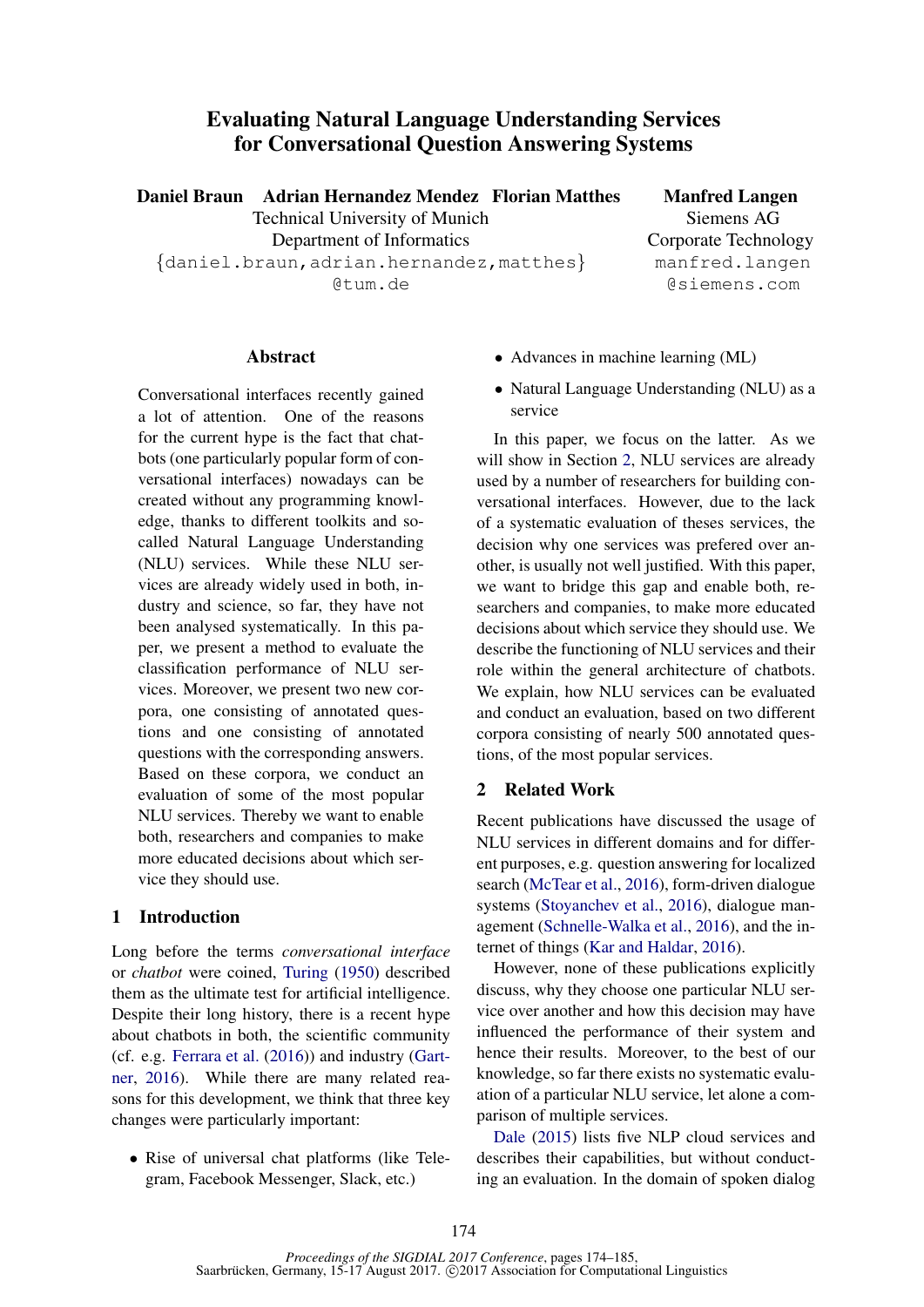systems, similar evaluations have been conducted for automatic speech recognizer services, e.g. by Twiefel et al. (2014) and Morbini et al. (2013).

Speaking about chatbots in general, Shawar and Atwell (2007) present an approach to conduct endto-end evaluations, however, they do not take into account the single elements of a system. Resnik and Lin (2010) provide a good overview and evaluation of Natural Language Processing (NLP) systems in general. Many of the principals they apply for their evaluation (e.g. inter-annotator agreement and partitioning of data) play an important role in our evaluation too. A comprehensive and extensive survey of question answering technologies was presented by Kolomiyets and Moens (2011). However, there has been a lot of progress since 2011, including the here presented NLU services.

One of our two corpora was labelled using Amazon Mechanical Turk (AMT, cf. Section 5.2), while there have been long discussions about whether or not AMT can replace the work of experts for labelling linguistic data, the recent consensus is that, given enough annotators, crowdsourced labels from AMT are as reliable as expert data. (Snow et al., 2008; Munro et al., 2010; Callison-Burch, 2009)

## 3 Chatbot Architecture

In order to understand the role of NLU services for chatbots, one first has to look at the general architecture of chatbots. While there exist different documented chatbot architectures for concrete use cases, no universal model of how a chatbot should be designed has emerged yet. Our proposal for a universal chatbot architecture is shown in Figure 1. It consists of three main parts: Request Interpretation, Response Retrieval and Message Generation. The Message Generation follows the classical Natural Language Generation (NLG) pipeline described by Reiter and Dale (2000). In the context of Request Interpretation, a "request" is not necessarily a question, but can also be any user input like "My name is John". Equally, a "response" to this input could e.g. be "What a nice name".

### 4 NLU Services

The general goal of NLU services is the extraction of structured, semantic information from unstructured natural language input, e.g. chat messages. They mainly do this by attaching user-defined labels to messages or parts of messages. At the time of writing, among the most popular NLU services are:

- $\bullet$  LUIS<sup>1</sup>
- Watson Conversation<sup>2</sup>
- $\bullet$  API.ai<sup>3</sup>
- wit.ai $4$
- Amazon Lex<sup>5</sup>

Moreover, there is a popular open source alternative which is called RASA<sup>6</sup>. RASA offers the same functionality, while lacking the advantages of cloud-based solutions (managed hosting, scalability, etc). On the other hand, it offers the typical advantages of self-hosted open source software (adaptability, data control, etc).

Table 1 shows a comparison of the basic functionality offered by the different services. All of them, except for Amazon Lex, share the same basic concept: Based on example data, the user can train a classifier to classify so-called intents (which represent the intent of the whole message and are not bound to a certain position within the message) and entities (which can consist of a single or multiple characters).

| Service       | <b>Intents</b> | <b>Entities</b> | <b>Batch import</b> |
|---------------|----------------|-----------------|---------------------|
| <b>LUIS</b>   |                |                 |                     |
| <b>Watson</b> |                |                 |                     |
| API.ai        |                |                 |                     |
| wit.ai        |                |                 |                     |
| Lex           |                |                 |                     |
| <b>RASA</b>   |                |                 |                     |

Table 1: Comparison basic functionality of NLU services

Figure 2 shows a labelled sentence in the LUIS web interface. The intent of this sentence was classified as FindConnection, with a confidence of 97%. The labelled entities are: (next, Criterion), (train, Vehicle), (Universität, StationStart), (Max-Weber-Platz, StationDest). Amazon Lex shares

<sup>2</sup>https://www.ibm.com/watson/ developercloud/conversation.html <sup>3</sup>https://www.api.ai

<sup>4</sup>https://www.wit.ai

<sup>5</sup>https://aws.amazon.com/lex

<sup>1</sup>https://www.luis.ai

<sup>6</sup>https://www.rasa.ai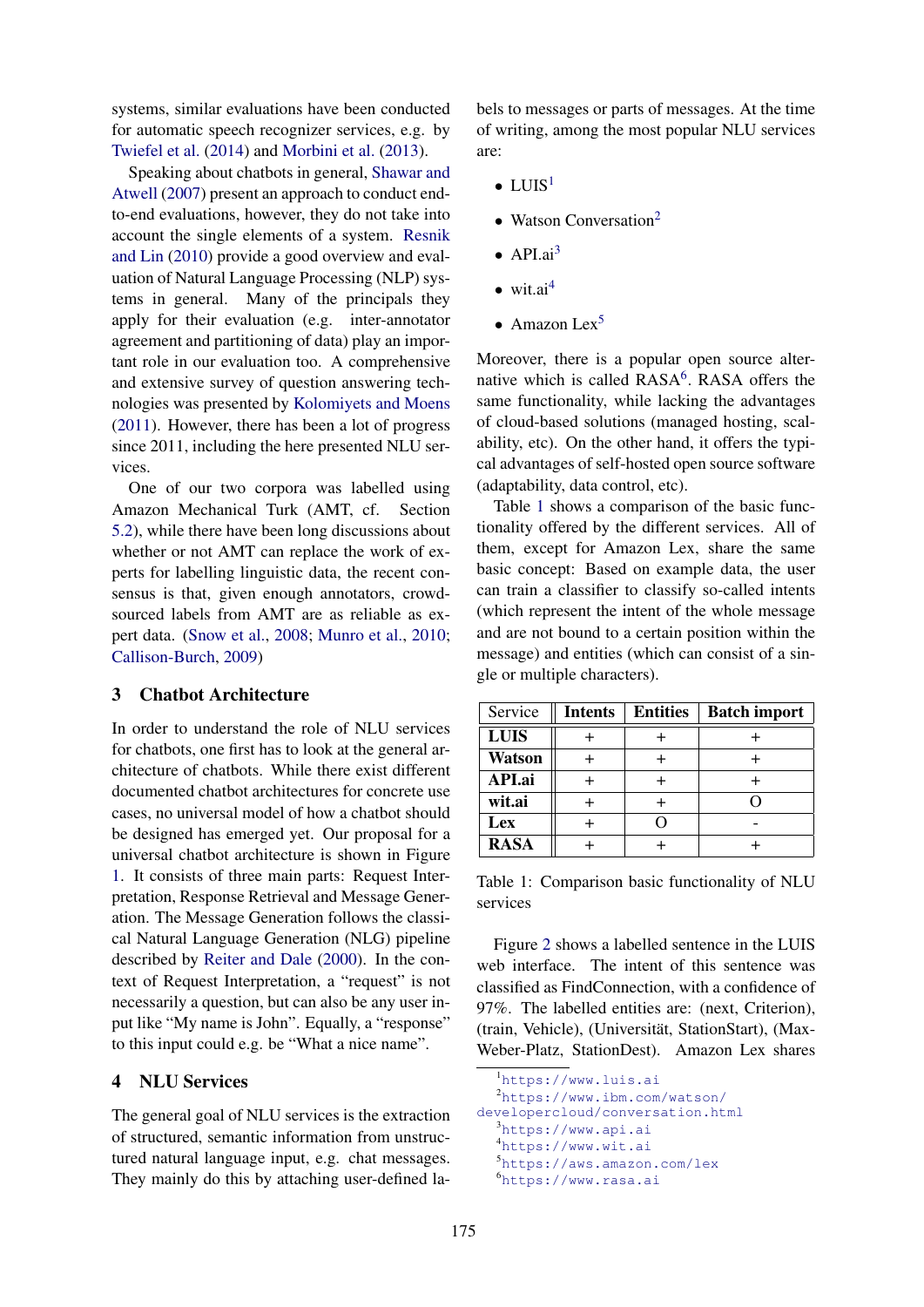

Figure 1: General Architecture for Chatbots

the concept of intents with the other services, but instead of entities, Lex is using so-called slots, which are not trained by concrete examples, but example patterns like "When is the {Criterion} {Vehicle} to {StationDest}". Moreover, all services, except for Amazon Lex, also offer an export and import functionality which uses a json-format to export and import the training data. While wit.ai offers this functionality, as of today, it only works reliably for creating backups and restoring them, but not importing new data<sup>7</sup>.



Figure 2: Labelled sentence with intent and entities in Microsoft LUIS

When it comes to the core of the services, the machine learning algorithms and the data on which they are initially trained, all services are very secretive. None of them gives specific information about the used technologies and datasets. The exception in this case is, of course, RASA, which can either use MITIE (Geyer et al., 2016) or spaCy (Choi et al., 2015) as ML backend.

## 5 Data Corpus

Our evaluation is based on two very different data corpora. The Chatbot Corpus (cf. Section 5.1) is based on questions gathered by a *Telegram* chatbot in production use, answering questions about public transport connections. The StackExchange Corpus (cf. Section 5.2) is based on data from two StackExchange<sup>8</sup> platforms: *ask ubuntu*<sup>9</sup> and *Web Applications*<sup>10</sup>. Both corpora are available on GitHub under the Creative Commons CC BY-SA  $3.0$  license<sup>11</sup>: https://github.com/sebischair/ NLU-Evaluation-Corpora.

#### 5.1 Chatbot Corpus

The Chatbot Corpus consists of 206 questions, which were manually labelled by the authors. There are two different intents (Departure Time,

```
176
```
 $7$ cf. e.g. https://github.com/wit-ai/wit/ issues?q=is%3Aopen+is%3Aissue+label% 3Aimport

<sup>8</sup>https://www.stackexchange.com

<sup>9</sup>https://www.askubuntu.com

<sup>10</sup>https://webapps.stackexchange.com

<sup>11</sup>https://creativecommons.org/licenses/ by-sa/3.0/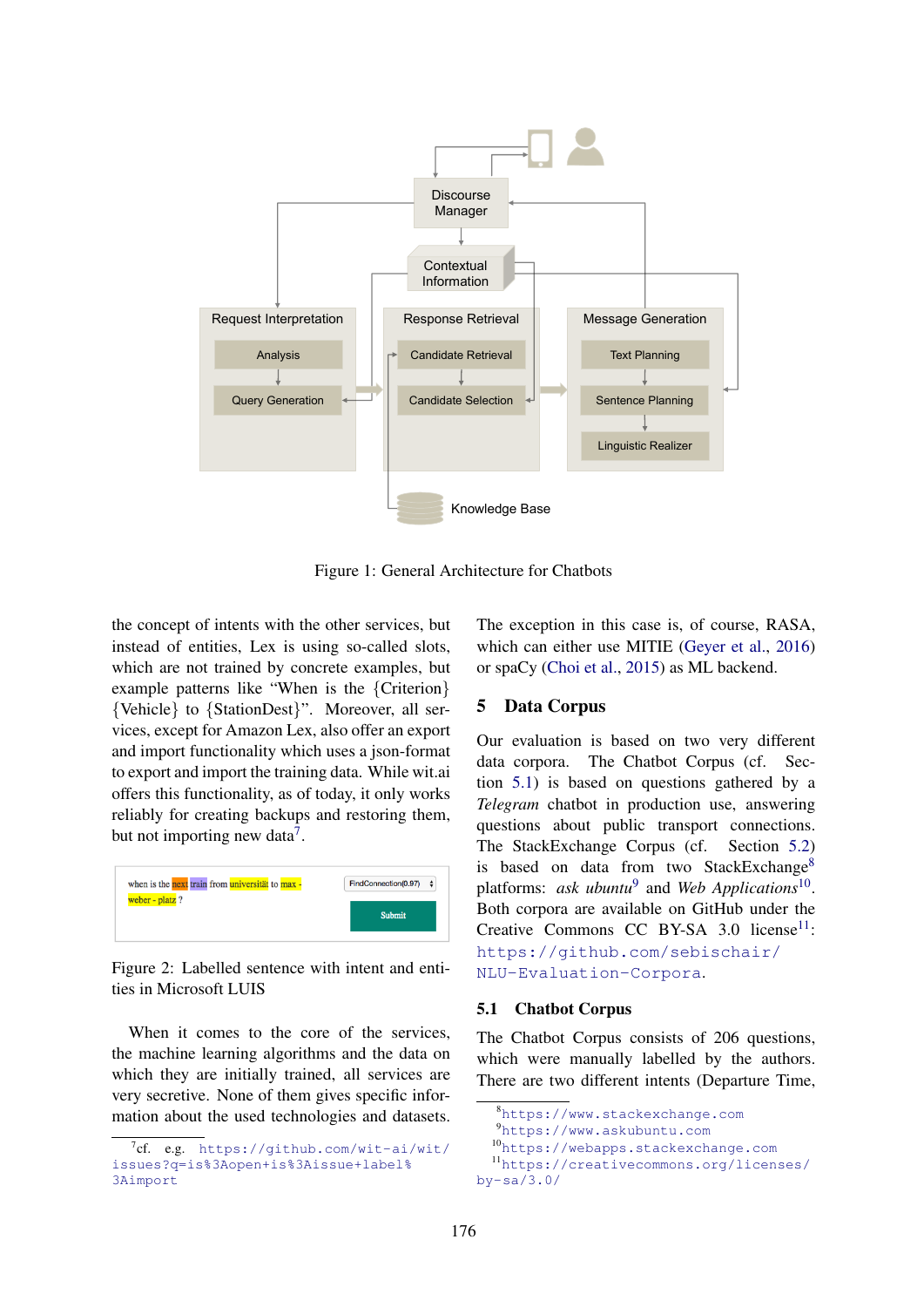Find Connection) in the corpus and five different entity types (StationStart, StationDest, Criterion, Vehicle, Line). The general language of the questions was English, however, mixed with German street and station names. Example entries from the corpus can be found in Appendix A.1. For the evaluation, the corpus was split into a training dataset with 100 entries and a test dataset with 106 entries.

43% of the questions in the training dataset belong to the intent Departure Time and 57% to Find Connection. The distribution for the test dataset is 33% (Departure Time) and 67% (Find Connection). Table 2 shows how the different entity types are distributed among the two datasets. While some entity types occur very often, like Station-Start, some occur very rarely, especially Line. We do this differentiation to evaluate, if some services handle very common, or very rare, entity types better than others.

While in this corpus, there are more tagged entities in the training dataset than in the test dataset, it is the other way round in the other corpus, which will be introduced in the next section. Although one might expect that this leads to better results, the evaluation in Section 7 shows that this is not necessarily the case.

| <b>Entity Type</b>  | training | test                        | У.  |
|---------------------|----------|-----------------------------|-----|
| <b>StationStart</b> | 91       | 102                         | 193 |
| <b>StationDest</b>  | 57       | 71                          | 128 |
| <b>Criterion</b>    | 48       | 34                          | 82  |
| <b>Vehicle</b>      | 50       | 35                          | 85  |
| Line                |          | $\mathcal{D}_{\mathcal{A}}$ |     |
| Σ.                  | 250      | 244                         |     |

Table 2: Entity types within the chatbot corpus

#### 5.2 StackExchange Corpus

For the generation of the StackExchange corpus, we used the StackExchange Data Explorer<sup>12</sup>. We choose the most popular questions (i.e. questions with the highest scores and most views), from the two StackExchange platforms *ask ubuntu* and *Web Applications*, because they are likely to have a better linguistic quality and a higher relevance, compared to less popular questions. Additionally, we used only questions with an accepted, i.e. correct, answer. Although we did not use the answers in

<sup>12</sup>https://data.stackexchange.com

our evaluation, we included them in our corpus, in order to create a corpus that is not only useful for this particular evaluation, but also for research on question answering in general. In this way, we gathered 290 questions and answers in total, 100 from *Web Applications* and 190 from *ask ubuntu*.

The corpus was labelled with intents and entities using Amazon Mechanical Turk (AMT). Each question was labelled by five different workers, summing up to nearly 1,500 datapoints.

For each platform, we created a list of candidates for intents, which were extracted from the labels (i.e. tags) assigned to the questions by StackExchange users. For each question, the AMT workers were asked to chose one of these intents or "None", if they think no candidate is fitting.

For *ask ubuntu*, the possible intents were: "Make Update", "Setup Printer", "Shutdown Computer", and "Software Recommendation".

For *Web Applications*, the candidates were: "Change Password", "Delete Account", "Download Video", "Export Data", "Filter Spam", "Find Alternative", and "Sync Accounts".

Similarly, a set of entity type candidates were given. By marking parts of the questions with the mouse, workers could assign these entity types to words (or characters) within the question. For *Web Applications* the possible entity types were: "WebService", "OperatingSystem" and "Browser". For *ask ubuntu*, they were: "SoftwareName", "Printer", and "UbuntuVersion".

Moreover, workers were asked to state how confident they are in their assessment: very confident, somewhat confident, undecided, somewhat unconfident, or very unconfident.

For the generation of the annotated, final corpus, only submissions with a confidence level of "undecided" or higher were taken into account. A label, no matter if intent or entity, was only added to the corpus if the inter-annotator agreement among those confident annotators was 60% or higher. If no intent could be found for a question, satisfying these criteria, this question was not added to the corpus. The final corpus was also checked for false positives by two experts, but non were found. Therefore the final corpus consists of 251 entries, 162 from *ask ubuntu* and 89 from *Web Applications*. Example entries from the corpus are shown in Appendix A.2.

For the evaluation, we also split this corpus.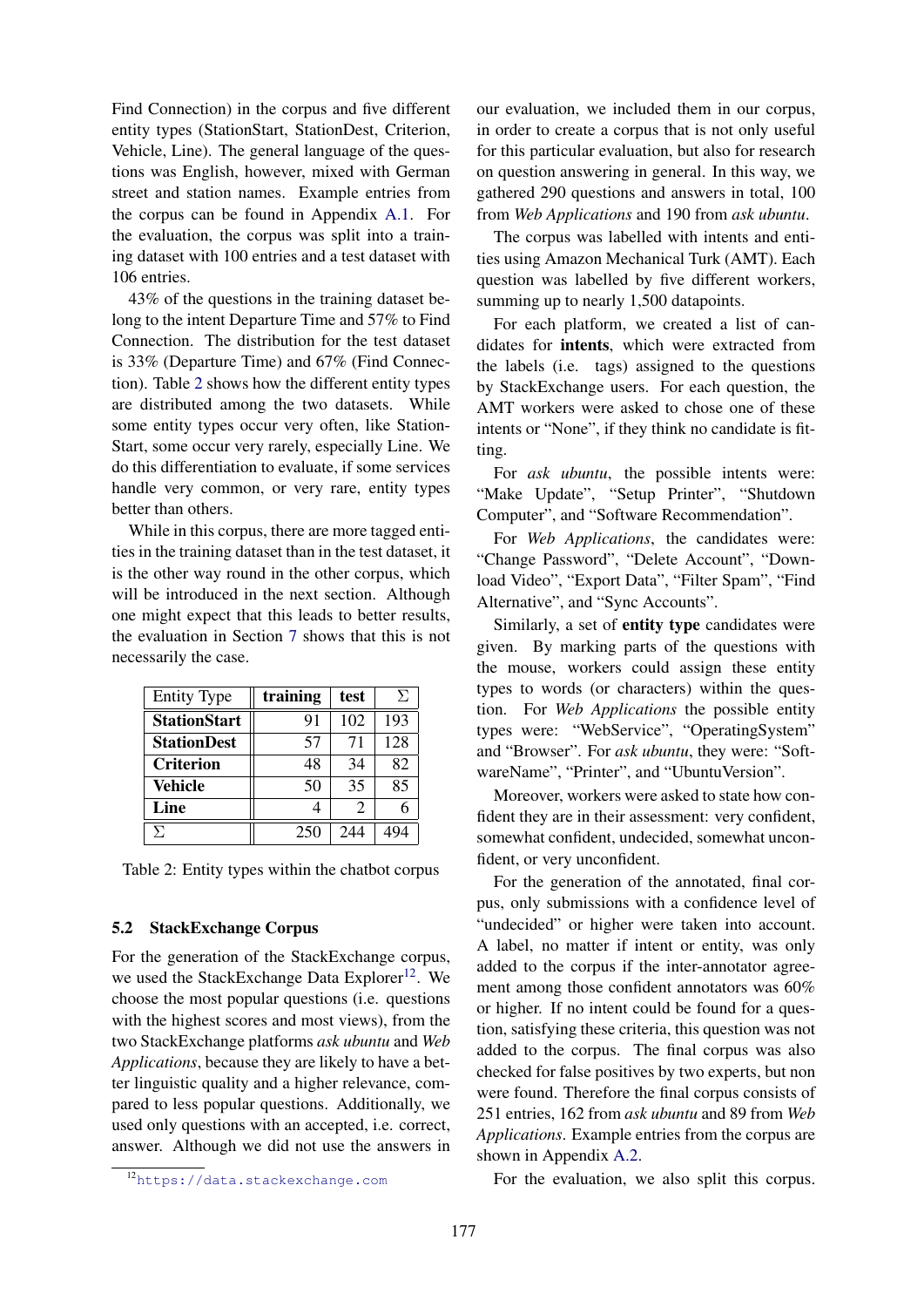Four datasets were separated, one for training and one for testing, for each platform. The distribution of intents among these datasets is shown in Table 3, the distribution of entity types is shown in Table 4. Again, we do this differentiation to compare the classification results for frequently and rarely occurring intents and entity types.

| Intent                 | training | test | Σ  |
|------------------------|----------|------|----|
| <b>ChangePassword</b>  | 2        | 6    | 8  |
| <b>DeleteAccount</b>   |          | 10   | 17 |
| DownloadVideo          |          | 0    |    |
| <b>ExportData</b>      | 2        | 3    | 5  |
| <b>FilterSpam</b>      | 6        | 14   | 20 |
| <b>FindAlternative</b> |          | 16   | 23 |
| <b>SyncAccounts</b>    | 3        | 6    | 9  |
| <b>None</b>            | 2        | 4    | 6  |
| Я                      |          | 54   | Q⊿ |

| Intent                  | training | test | У.  |
|-------------------------|----------|------|-----|
| <b>MakeUpdate</b>       | 10       | 37   | 47  |
| <b>SetupPrinter</b>     | 10       | 13   | 23  |
| ShutdownComputer        | 13       | 14   | 27  |
| <b>S.Recommendation</b> | 17       | 40   | 57  |
| <b>None</b>             | 3        |      |     |
|                         | 53       | 109  | 162 |

(a) *Web Applications* datasets

Table 3: Intents within StackExchange corpus

| dataset  | <b>Entity Type</b> | training                  | test | Я   |
|----------|--------------------|---------------------------|------|-----|
|          | WebService         | 33                        | 64   | 97  |
| web apps | OS                 |                           |      |     |
|          | <b>Browser</b>     |                           |      |     |
|          | У.                 | 35                        | 64   | 99  |
|          | Printer            | 8                         | 12   | 20  |
| ubuntu   | Software           | 3<br>78<br>24<br>35<br>94 |      |     |
|          | Version            |                           |      | 102 |
|          |                    |                           |      | 129 |

Table 4: Entity types within the StackExchange corpus

#### 6 Experimental Design

In order to compare the performance of the different NLU services, we used the corpora described in Section 5. We used the respective training

datasets to train the NLU services LUIS, Watson Conversation, API.ai, and RASA. Amazon Lex was not included in this comparison because, as mentioned in Section 4, it does not offer a batch import functionality, which is crucial in order to effectively train all services with the exact same data. For the same reason, wit.ai was also excluded from the experiment. While it does offer an import option, currently, it only works reliable for data which was created through the wit.ai webinterface and not altered, or even created, manually.

Afterwards, the test datasets were sent to the NLU services and the labels created by the services were compared against our human created gold standard. For training, we used the batch import interfaces, offered by all compared services, in this way it was not only possible to train all different services relatively fast, despite many hundred individual labels, it also guaranteed, that all services are fed with exactly the same data. Since the data format differs from service to service, we used a Python script to automatically convert the training datasets from the format shown in the Appendix to the respective data format of the services. For retrieving the results for the test datasets from the NLU services, their respective REST-APIs were used.

In order to evaluate the results, we calculated true positives, false positives, and false negatives, based on exact matches. Based on this data, we computed precision and recall as well as F-score for single intents, entity types, and corpora, as well as overall results. We will say one service is better than another if it has a higher F-score.

#### 6.1 Hypotheses

Before the conduction of the experiment, we had three main hypotheses:

- 1. The performance varies between services: Although it might sound obvious, it is worth mentioning that one of the reasons for this evaluation is the fact that we think, there is a difference between the compared NLU services. Despite their very similar concepts and "look and feel", we expect differences when it comes to annotation quality (i.e. F-scores), which should be taken into account when deciding for one or another service.
- 2. The commercial products will (overall) perform better: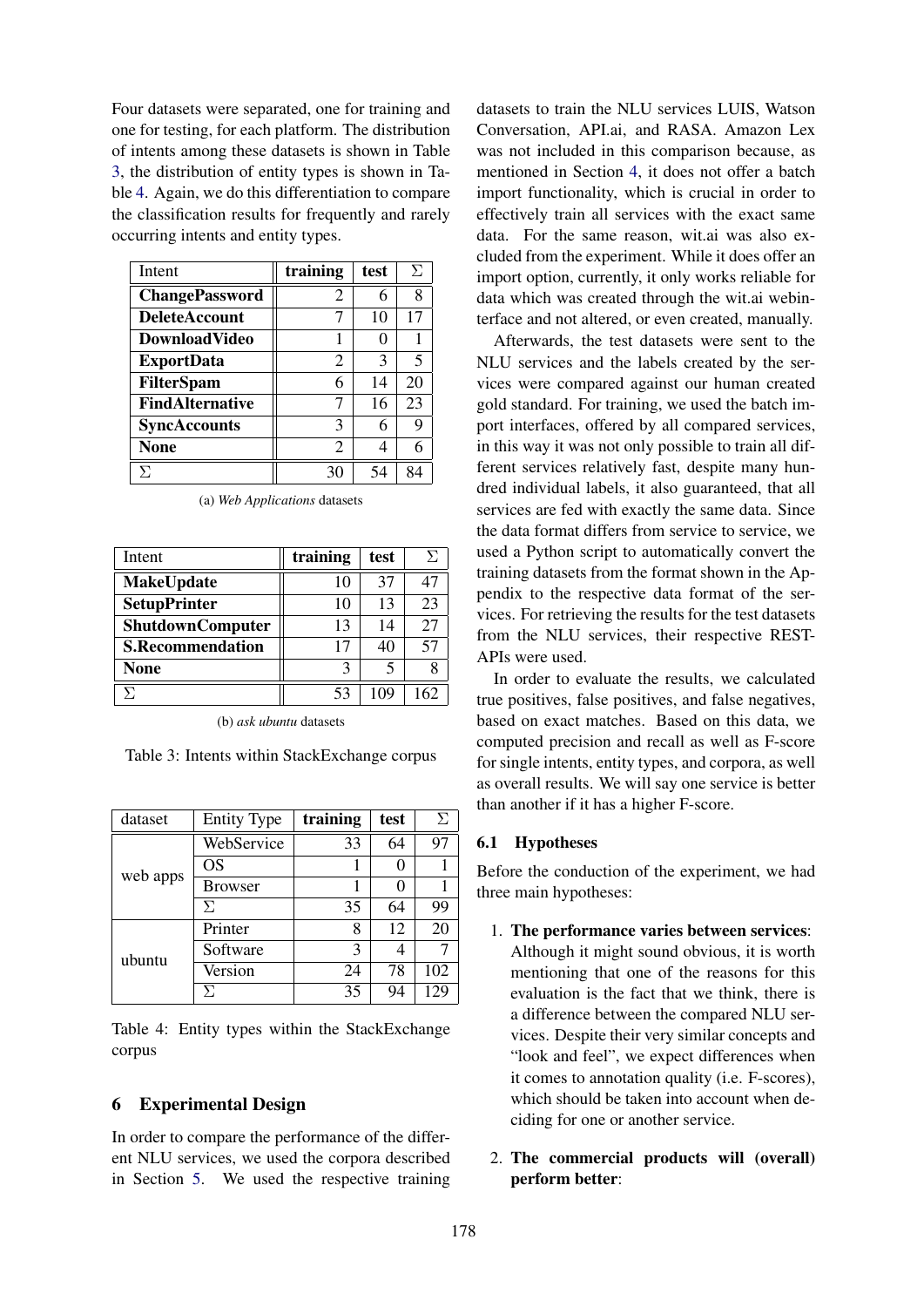The initial language model of RASA, which comes with MITIE, is about 300 MB of data. The commercial services, on the other hand, are fed with data by hundreds, if not thousands, of users every day. We, therefore, assume, that the commercial products will perform better in the evaluation, especially when the training data is sparse.

## 3. The quality of the labels is influenced by the domain:

We assume that, depending on the used algorithms and models, individual services will perform differently in different domains. Therefore, we think it is not unlikely that a service which performs well on the more technical corpus from StackExchange will perform considerably worse on the chatbot corpus, which has a focus on spatial and time data, and vice versa.

## 6.2 Limitations

One important limitation of this evaluation is the fact that the results will not be representative for other domains. On the opposite, as already mentioned in Hypothesis 3, we do believe that there are important differences in performance between different domains. Therefore our final conclusion can not be that one service is absolutely better than the others, but rather that on the given corpus, one service performed better than the others. However, we believe that the here presented approach will help developers to conduct evaluations of NLU services for their domain and thus empower them to make better-informed decisions.

With regard to the used corpora, we made an effort to make them as naturally as possible by using only real data from real users. However, when analysing the results, one should keep in mind that the Chatbot Corpus consists of questions which were asked by users, which were aware of communicating with a chatbot. It is, therefore, conceivable that they formulated their questions in a way which they expect to be more understandable for a chatbot.

Finally, NLU services, like all other services, can change over time (and hopefully improve). While it is easy to track these changes for locally installed software, changes on cloud-based services may happen without any notice to the user. Conducting the very same experiment, described in this paper, in six months time, might, therefore,

lead to different results. This evaluation can therefore only be a snapshot of the current state of the compared services. While this might decrease the reproducibility of our experiment, it is also a good argument for a formalized, repeatable evaluation process, as we describe it in this paper.

## 7 Evaluation

The detailed results of the evaluation, broken down on single intents, entity types, corpora, and overall, are shown in Table 5 to 8. Each table shows the result from a different NLU service. Within the tables, each row represents one particular entity type or intent.

For each row, the corpus, type (intent/entity), and true positives, false negatives, and false positives are given. From these values, precision, recall, and F-score have been calculated. The entity types and intents are also sorted by the corpus they appear in. For each corpus, there is a summary row, which shows precision, recall, and Fscore for the whole corpus. At the bottom of each table, there is also an overall summary.

From a high-level perspective, LUIS performed best with an F-score of 0.916, followed by RASA (0.821), Watson Conversation (0.752), and API.ai (0.687). LUIS also performed best on each individual dataset: chatbot, web apps, and ask ubuntu. Similarly, API.ai performed worst on every dataset, while the second place changes between RASA and Watson Conversation (cf. Figure 3).

Based on this data, the second hypothesis can be rejected. Although the best performance was indeed shown by a commercial product, RASA easily competes with the other commercial products.

The first hypothesis is supported by our findings. We can see a difference between the services, with the F-score of LUIS being nearly 0.3 higher than the F-score of API.ai. However, a conducted two-way ANOVA analysis with the Fscore as dependent variable and the NLU service and the entity type/intent as fixed factors does not show a significance at the level of  $p < 0.05$  $(p = 0.234, df = 3)$ . An even larger corpus might be necessary to get quantitatively more robust results.

With regard to the third hypothesis, the picture is less clear. Although we can see a clear influence of the domain on the F-score within each service, the ranking between different services is not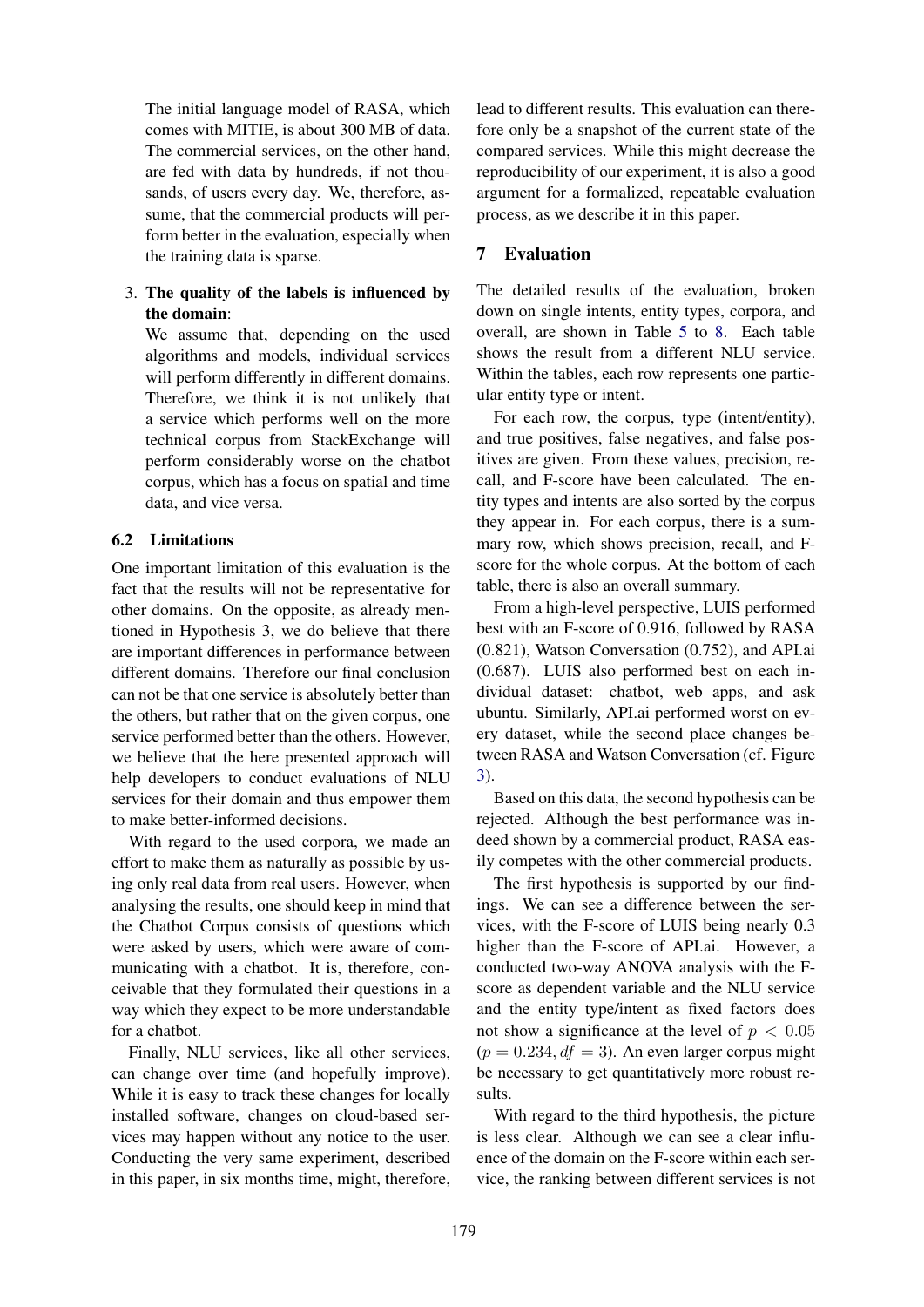

**L**UIS **U** Watson Conversation **D**APLai **IIRASA** 

Figure 3: F-scores for the different NLU services, grouped by corpus

much influenced. LUIS always performs best, independent from the domain, API.ai always worst, also independent from the domain, merely the second and third place changes. Therefore, although the domain influences the results, it is not clear whether or not it should also influence the decision which service should be used.

On a more detailed level, we also see differences between entities and intents. Especially API.ai seems to have big troubles identifying entities. On the web apps corpus, for example, API.ai did not identify a single occurrence of the entity type WebService, which occurred 64 times in the dataset. If we calculate the F-score for this dataset only based on the intents, it would increase from 0.519 to 0.803. The overall results of API.ai were therefore heavily influenced by its shortcomings regarding entity detection.

If we look at intents and entity types with sparse training data, like Line, ChangePassword, and ExportData, other than we expected, we do not see a significantly better performance of commercial services.

### 8 Conclusion

The evaluation of the NLU services LUIS, Watson Conversation, API.ai, and RASA, based on the two corpora we presented in Section 5, has shown that the quality of the annotations differs between the different services. Before using an NLU service, no matter if for commercial or scientific purposes, one should therefore compare the different services with domain specific data.

For our two corpora, LUIS showed the best results, however, the open source alternative RASA could achieve similar results. Given the advantages of open source solutions (mainly adaptability), it might well be possible to achieve an even better results with RASA, after some customization.

With regard to absolute numbers, it is difficult to decide whether an F-score of 0.916 or 0.821 is satisfactory for productive use within a conversational question answering system. This decision also depends strongly on the concrete use case. We, therefore, focused on relative comparisons in our evaluation and leave this decision to future users.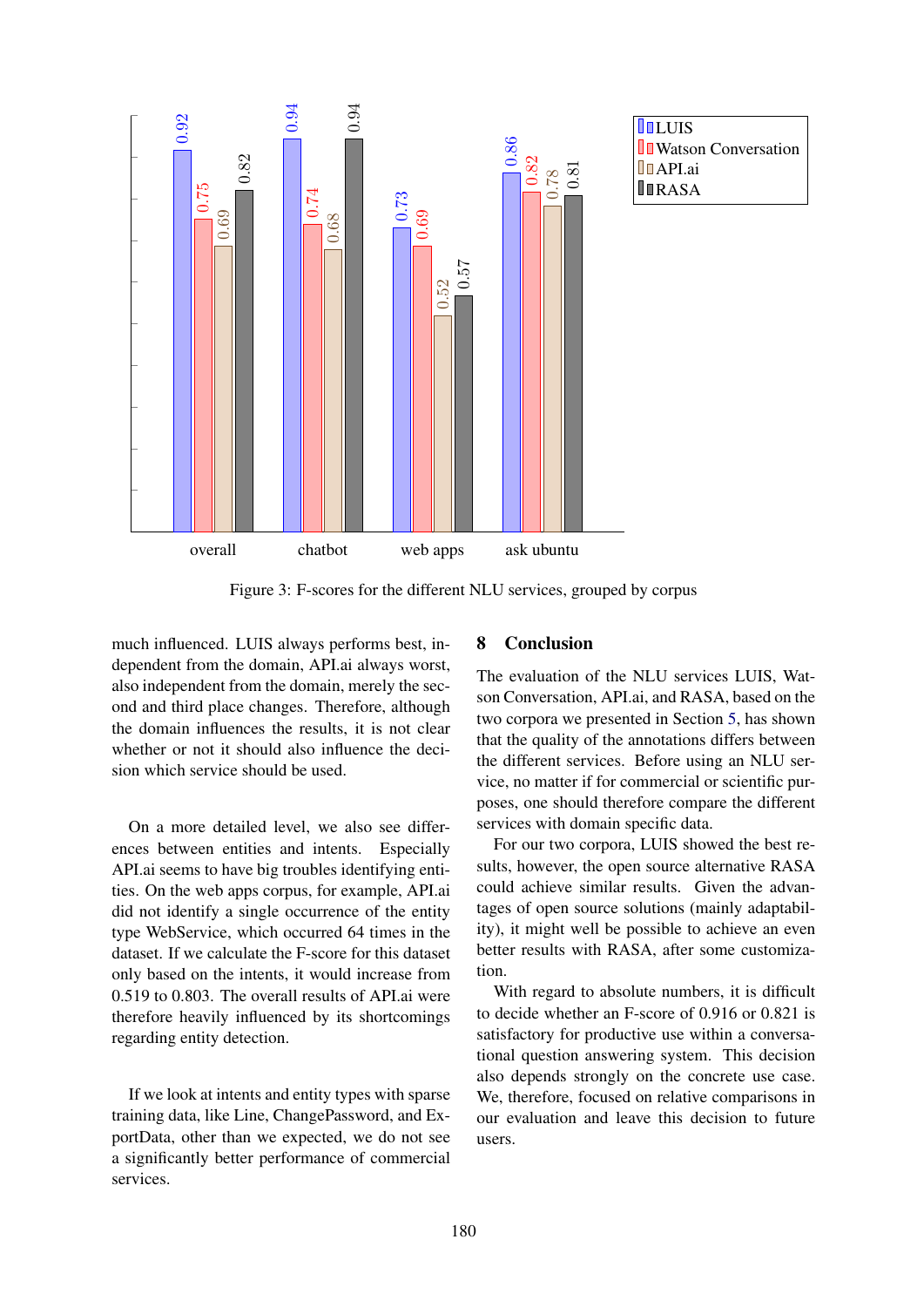| corpus     | entity type / intent | type          | $true +$        | false -         | false $+$       | precision | recall           | F-score |
|------------|----------------------|---------------|-----------------|-----------------|-----------------|-----------|------------------|---------|
|            | DepartureTime        | Intent        | 34              | 1               |                 | 0.971     | 0.971            | 0.971   |
| chatbot    | FindConnection       | <b>Intent</b> | $\overline{70}$ |                 | ī               | 0.986     | 0.986            | 0.986   |
|            | Criterion            | Entity        | 34              | $\overline{0}$  | $\overline{0}$  |           |                  |         |
|            | Line                 | Entity        | $\overline{0}$  | $\overline{2}$  | $\overline{0}$  |           | $\overline{0}$   |         |
|            | <b>StationDest</b>   | Entity        | $\overline{65}$ | $\overline{6}$  | $\overline{3}$  | 0.956     | 0.915            | 0.935   |
|            | <b>StationStart</b>  | Entity        | 90              | 17              | 5               | 0.947     | 0.841            | 0.891   |
|            | Vehicle              | Entity        | 33              | $\overline{2}$  | $\overline{0}$  | 1         | 0.943            | 0.971   |
|            | Σ                    |               | 326             | 29              | 10              | 0.970     | 0.918            | 0.943   |
|            | ChangePassword       | Intent        | 3               | $\overline{3}$  | $\overline{0}$  |           | 0.5              | 0.667   |
|            | DeleteAccount        | Intent        | $\overline{8}$  | $\overline{2}$  | $\overline{0}$  | 1         | 0.8              | 0.889   |
|            | DownloadVideo        | Intent        | $\overline{0}$  | $\overline{0}$  | $\overline{0}$  |           |                  |         |
| web apps   | <b>ExportData</b>    | Intent        | $\overline{3}$  | $\overline{0}$  | ī               | 0.75      | 1                | 0.857   |
|            | FilterSpam           | Intent        | 12              | $\overline{2}$  | $\overline{0}$  |           | 0.857            | 0.923   |
|            | FindAlternative      | Intent        | $\overline{14}$ | $\overline{2}$  | $\overline{2}$  | 0.875     | 0.875            | 0.875   |
|            | None                 | Intent        | $\overline{3}$  | 1               | $\overline{8}$  | 0.273     | 0.75             | 0.4     |
|            | SyncAccounts         | Intent        | $\overline{5}$  |                 | $\overline{0}$  |           | 0.833            | 0.909   |
|            | WebService           | Entity        | 29              | $\overline{30}$ | 5               | 0.853     | 0.492            | 0.624   |
|            | Σ                    |               | 77              | 41              | 16              | 0.828     | 0.653            | 0.73    |
|            | MakeUpdate           | Intent        | $\overline{36}$ | 1               | $\overline{4}$  | 0.900     | 0.973            | 0.935   |
|            | SetupPrinter         | Intent        | 12              | ī               | $\overline{2}$  | 0.857     | 0.923            | 0.889   |
|            | ShutdownComputer     | Intent        | 14              | $\overline{0}$  | $\overline{0}$  |           |                  |         |
| ask ubuntu | SRecommendation      | Intent        | 36              | $\overline{4}$  | 5               | 0.878     | $\overline{0.9}$ | 0.889   |
|            | None                 | Intent        | $\overline{0}$  | 5               | $\overline{0}$  |           | $\overline{0}$   |         |
|            | <b>SoftwareName</b>  | Entity        | $\overline{0}$  | $\overline{4}$  | $\overline{0}$  |           | $\overline{0}$   |         |
|            | Printer              | Entity        | 5               | 7               | $\overline{0}$  |           | 0.417            | 0.589   |
|            | <b>UbuntuVersion</b> | Entity        | 67              | $\overline{10}$ | $\overline{11}$ | 0.859     | 0.87             | 0.864   |
|            | $\Sigma$             |               | 170             | $\overline{32}$ | $\overline{22}$ | 0.885     | 0.842            | 0.863   |
| overall    |                      |               | 820             | 102             | 48              | 0.945     | 0.889            | 0.916   |

Table 5: Results LUIS

| corpus     | entity type / intent | type   | $true +$        | false -         | false $+$               | precision      | recall           | F-score |
|------------|----------------------|--------|-----------------|-----------------|-------------------------|----------------|------------------|---------|
|            | DepartureTime        | Intent | $\overline{33}$ | $\overline{2}$  | 1                       | 0.971          | 0.943            | 0.957   |
| chatbot    | FindConnection       | Intent | 70              | $\overline{1}$  | $\overline{2}$          | 0.972          | 0.986            | 0.979   |
|            | Criterion            | Entity | 34              | $\overline{0}$  | $\overline{0}$          | 1              |                  |         |
|            | Line                 | Entity | $\overline{1}$  | 1               | $\overline{0}$          | 1              | 0.5              | 0.667   |
|            | <b>StationDest</b>   | Entity | 42              | 29              | 75                      | 0.359          | 0.592            | 0.447   |
|            | <b>StationStart</b>  | Entity | 65              | $\overline{37}$ | $\overline{50}$         | 0.565          | 0.637            | 0.599   |
|            | Vehicle              | Entity | 35              | $\overline{0}$  | $\overline{0}$          |                |                  |         |
|            | $\overline{\Sigma}$  |        | 280             | $\overline{70}$ | 128                     | 0.686          | $\overline{0.8}$ | 0.739   |
|            | ChangePassword       | Intent | $\overline{5}$  | $\overline{1}$  | $\overline{0}$          |                | 0.833            | 0.909   |
|            | DeleteAccount        | Intent | 9               |                 | $\overline{\mathbf{3}}$ | 0.750          | 0.9              | 0.818   |
|            | DownloadVideo        | Intent | $\overline{0}$  | $\overline{0}$  | 1                       | $\overline{0}$ |                  |         |
|            | <b>ExportData</b>    | Intent | $\overline{2}$  | 1               | 2                       | 0.500          | 0.667            | 0.572   |
| web apps   | FilterSpam           | Intent | $\overline{13}$ | 1               | $\overline{2}$          | 0.867          | 0.929            | 0.897   |
|            | FindAlternative      | Intent | 15              | 1               | 1                       | 0.938          | 0.938            | 0.938   |
|            | None                 | Intent | $\overline{0}$  | 4               | 1                       | $\overline{0}$ | $\overline{0}$   |         |
|            | SyncAccounts         | Intent | $\overline{5}$  | 1               | $\overline{0}$          | 1              | 0.833            | 0.909   |
|            | WebService           | Entity | 23              | 41              | 5                       | 0.821          | 0.359            | 0.5     |
|            | $\overline{\Sigma}$  |        | $\overline{72}$ | 51              | $\overline{15}$         | 0.828          | 0.585            | 0.686   |
|            | MakeUpdate           | Intent | $\overline{37}$ | $\overline{0}$  | $\overline{4}$          | 0.902          | 1                | 0.948   |
|            | SetupPrinter         | Intent | $\overline{13}$ | $\overline{0}$  | ī                       | 0.929          | ī                | 0.963   |
|            | ShutdownComputer     | Intent | $\overline{14}$ | $\overline{0}$  | $\overline{0}$          | 1              | 1                |         |
| ask ubuntu | SRecommendation      | Intent | 35              | 5               | 3                       | 0.921          | 0.875            | 0.897   |
|            | None                 | Intent | $\overline{1}$  | $\overline{4}$  | 1                       | 0.500          | $\overline{0.2}$ | 0.286   |
|            | SoftwareName         | Entity | $\overline{0}$  | 4               | $\overline{0}$          |                | $\overline{0}$   |         |
|            | Printer              | Entity | $\overline{0}$  | $\overline{12}$ | $\overline{0}$          |                | $\overline{0}$   |         |
|            | <b>UbuntuVersion</b> | Entity | $\overline{51}$ | 7               | $\overline{27}$         | 0.654          | 0.879            | 0.75    |
|            | Σ                    |        | 151             | $\overline{32}$ | $\overline{36}$         | 0.807          | 0.825            | 0.816   |
| overall    |                      |        | 503             | 153             | 179                     | 0.738          | 0.767            | 0.752   |

Table 6: Results Watson Conversation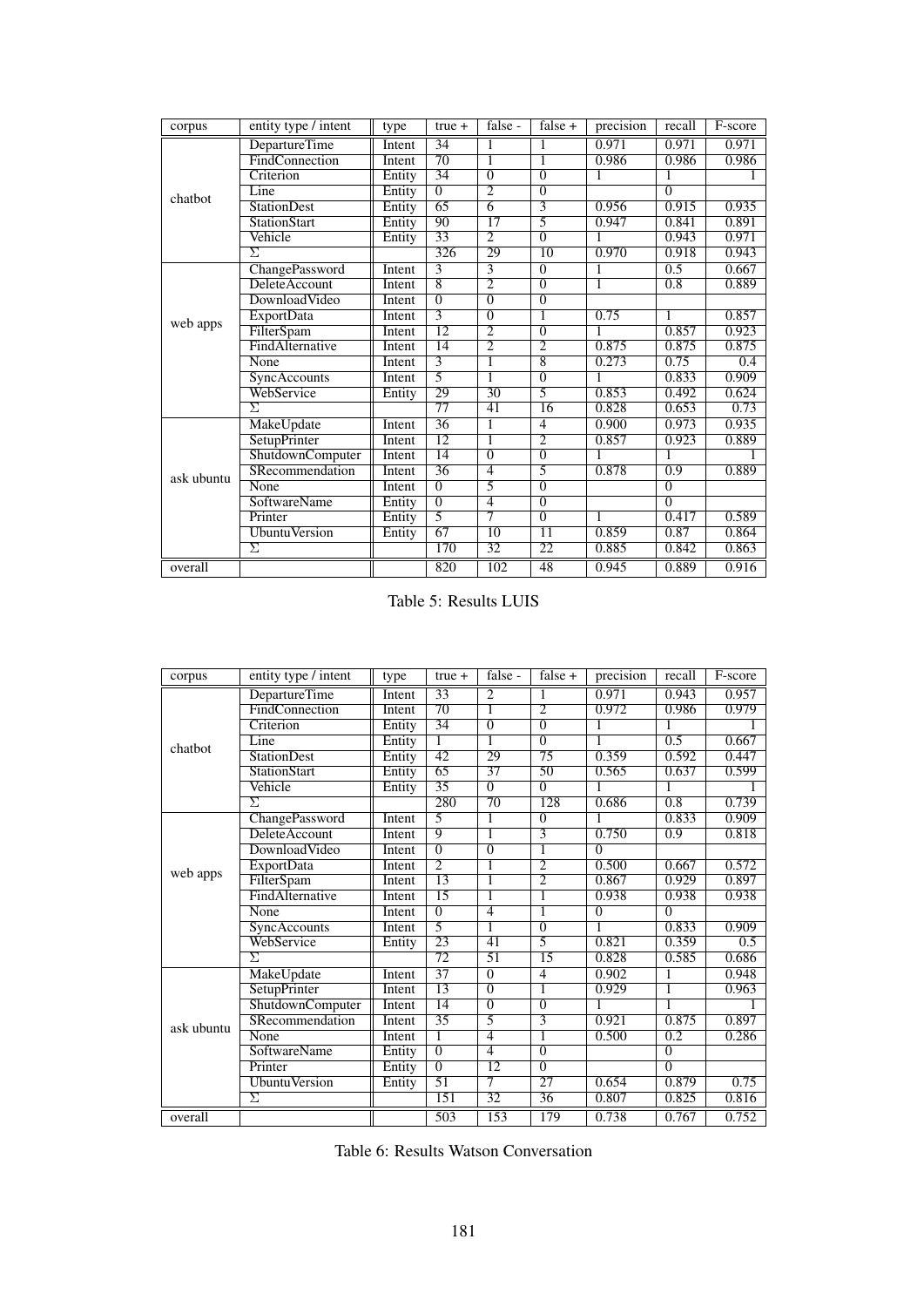| corpus     | entity type / intent | type   | $true +$        | false -         | false $+$       | precision | recall         | F-score          |
|------------|----------------------|--------|-----------------|-----------------|-----------------|-----------|----------------|------------------|
|            | DepartureTime        | Intent | 35              | $\Omega$        | $\overline{4}$  | 0.897     |                | 0.946            |
| chatbot    | FindConnection       | Intent | 60              | $\overline{11}$ | $\overline{0}$  | 1         | 0.845          | 0.916            |
|            | Criterion            | Entity | $\overline{31}$ | $\overline{3}$  | $\overline{0}$  | 1         | 0.912          | 0.954            |
|            | Line                 | Entity | 1               | 1               | $\overline{0}$  | 1         | 0.5            | 0.667            |
|            | <b>StationDest</b>   | Entity | $\overline{0}$  | $\overline{71}$ | $\overline{0}$  |           | $\overline{0}$ |                  |
|            | <b>StationStart</b>  | Entity | 28              | 79              | $\overline{4}$  | 0.875     | 0.262          | 0.403            |
|            | Vehicle              | Entity | $\overline{34}$ | 1               | 5               | 0.872     | 0.971          | 0.919            |
|            | Σ                    |        | 189             | 166             | 13              | 0.936     | 0.532          | 0.678            |
|            | ChangePassword       | Intent | $\overline{4}$  | $\overline{2}$  | 1               | 0.800     | 0.667          | 0.727            |
|            | <b>DeleteAccount</b> | Intent | $\overline{10}$ | $\overline{0}$  | $\overline{2}$  | 0.833     | 1              | 0.909            |
|            | DownloadVideo        | Intent | $\overline{0}$  | $\overline{0}$  | $\overline{0}$  |           |                |                  |
|            | <b>ExportData</b>    | Intent | 1               | $\overline{2}$  | $\overline{2}$  | 0.333     | 0.333          | 0.333            |
| web apps   | FilterSpam           | Intent | 10              | $\overline{4}$  | 3               | 0.769     | 0.714          | 0.74             |
|            | FindAlternative      | Intent | $\overline{16}$ | $\overline{0}$  | $\overline{2}$  | 0.889     |                | 0.941            |
|            | None                 | Intent | $\overline{2}$  | $\overline{2}$  | 1               | 0.667     | 0.5            | 0.572            |
|            | <b>SyncAccounts</b>  | Intent | $\overline{4}$  | $\overline{2}$  | $\overline{0}$  |           | 0.667          | $\overline{0.8}$ |
|            | WebService           | Entity | $\overline{0}$  | 64              | $\overline{0}$  |           | $\overline{0}$ |                  |
|            | Σ                    |        | 47              | 76              | $\overline{11}$ | 0.810     | 0.382          | 0.519            |
|            | MakeUpdate           | Intent | 36              | 1               | $\overline{3}$  | 0.923     | 0.973          | 0.947            |
|            | SetupPrinter         | Intent | 13              | $\overline{0}$  | ī               | 0.929     | 1              | 0.963            |
|            | ShutdownComputer     | Intent | 14              | $\overline{0}$  | $\overline{2}$  | 0.875     | 1              | 0.933            |
| ask ubuntu | SRecommendation      | Intent | $\overline{28}$ | $\overline{12}$ | $\overline{2}$  | 0.933     | 0.7            | 0.8              |
|            | None                 | Intent | $\overline{2}$  | $\overline{3}$  | $\overline{8}$  | 0.200     | 0.4            | 0.267            |
|            | <b>SoftwareName</b>  | Entity | $\overline{0}$  | $\overline{4}$  | $\overline{0}$  |           | $\overline{0}$ |                  |
|            | Printer              | Entity | $\overline{0}$  | 12              | $\overline{0}$  |           | $\Omega$       |                  |
|            | <b>UbuntuVersion</b> | Entity | 48              | $\overline{30}$ | $\overline{0}$  |           | 0.615          | 0.762            |
|            | $\overline{\Sigma}$  |        | 141             | 46              | $\overline{32}$ | 0.815     | 0.754          | 0.783            |
| overall    |                      |        | 377             | 288             | 56              | 0.871     | 0.567          | 0.687            |

Table 7: Results API.ai

| corpus     | entity type / intent | type   | $true +$        | false -         | false $+$       | precision      | recall         | F-score |
|------------|----------------------|--------|-----------------|-----------------|-----------------|----------------|----------------|---------|
|            | DepartureTime        | Intent | $\overline{34}$ | 1               | 1               | 0.971          | 0.971          | 0.971   |
|            | FindConnection       | Intent | $\overline{70}$ | 1               | 1               | 0.986          | 0.986          | 0.986   |
|            | Criterion            | Entity | $\overline{34}$ | $\overline{0}$  | $\overline{0}$  | 1              |                |         |
| chatbot    | Line                 | Entity | $\overline{0}$  | $\overline{2}$  | $\overline{0}$  |                | $\overline{0}$ |         |
|            | <b>StationDest</b>   | Entity | 65              | $\overline{6}$  | 3               | 0.956          | 0.915          | 0.935   |
|            | <b>StationStart</b>  | Entity | 90              | $\overline{17}$ | $\overline{5}$  | 0.947          | 0.841          | 0.891   |
|            | Vehicle              | Entity | 33              | $\overline{2}$  | $\overline{0}$  |                | 0.943          | 0.971   |
|            | $\overline{\Sigma}$  |        | 326             | 29              | $\overline{10}$ | 0.970          | 0.918          | 0.943   |
|            | ChangePassword       | Intent | $\overline{4}$  | $\overline{2}$  | $\overline{0}$  | 1              | 0.667          | 0.8     |
|            | DeleteAccount        | Intent | 9               |                 | 5               | 0.643          | 0.9            | 0.75    |
|            | DownloadVideo        | Intent | $\overline{0}$  | $\overline{0}$  | ī               | $\overline{0}$ |                |         |
| web apps   | <b>ExportData</b>    | Intent | $\overline{0}$  | 3               | $\overline{0}$  |                | $\overline{0}$ |         |
|            | FilterSpam           | Intent | $\overline{13}$ |                 | $\overline{0}$  |                | 0.929          | 0.963   |
|            | FindAlternative      | Intent | 15              |                 | $\overline{8}$  | 0.652          | 0.938          | 0.769   |
|            | None                 | Intent | $\overline{0}$  | $\overline{4}$  | 1               | $\overline{0}$ | $\overline{0}$ |         |
|            | SyncAccounts         | Intent | $\overline{3}$  | 3               | $\overline{0}$  |                | 0.5            | 0.667   |
|            | WebService           | Entity | 45              | 19              | 87              | 0.341          | 0.703          | 0.459   |
|            | $\overline{\Sigma}$  |        | 89              | 34              | 102             | 0.466          | 0.724          | 0.567   |
| ask ubuntu | MakeUpdate           | Intent | $\overline{34}$ | $\overline{3}$  | $\overline{2}$  | 0.944          | 0.919          | 0.931   |
|            | SetupPrinter         | Intent | $\overline{13}$ | $\overline{0}$  | $\overline{2}$  | 0.867          | 1              | 0.929   |
|            | ShutdownComputer     | Intent | $\overline{14}$ | $\overline{0}$  | $\overline{6}$  | 0.700          | 1              | 0.824   |
|            | SRecommendation      | Intent | 33              | 7               | 4               | 0.892          | 0.825          | 0.857   |
|            | None                 | Intent | $\overline{0}$  | 5               | 1               | $\overline{0}$ | $\overline{0}$ |         |
|            | SoftwareName         | Entity | $\overline{0}$  | 4               | $\overline{11}$ | $\overline{0}$ | $\overline{0}$ |         |
|            | Printer              | Entity | $\overline{8}$  | $\overline{4}$  | $\overline{11}$ | 0.421          | 0.667          | 0.516   |
|            | <b>UbuntuVersion</b> | Entity | 65              | 13              | 7               | 0.903          | 0.833          | 0.867   |
|            | Σ                    |        | 167             | 36              | 44              | 0.791          | 0.823          | 0.807   |
| overall    |                      |        | 582             | 99              | 156             | 0.789          | 0.855          | 0.821   |

Table 8: Results RASA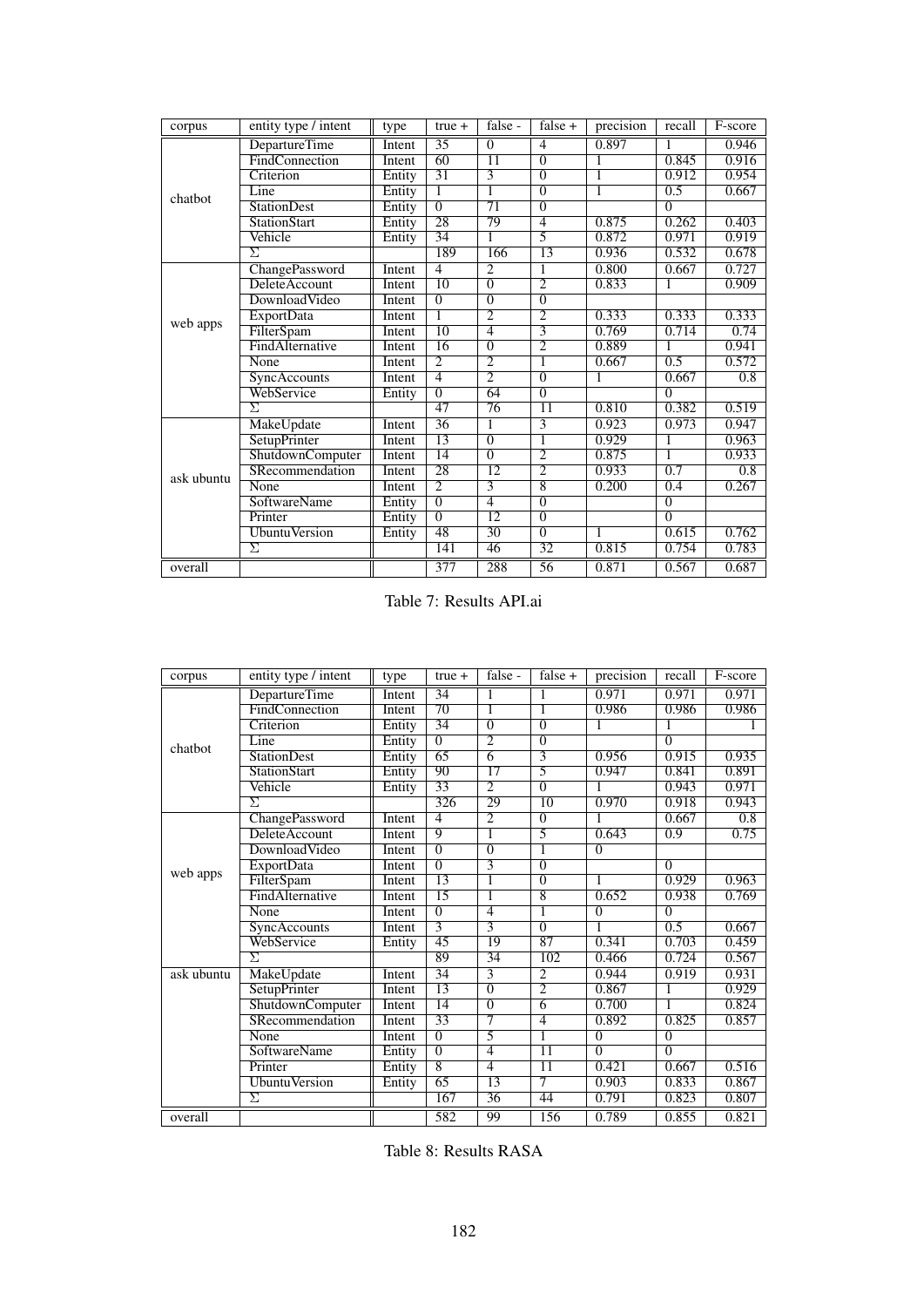#### References

- Chris Callison-Burch. 2009. Fast, cheap, and creative: evaluating translation quality using amazon's mechanical turk. In *Proceedings of the 2009 Conference on Empirical Methods in Natural Language Processing: Volume 1-Volume 1*. Association for Computational Linguistics, pages 286–295.
- Jinho D. Choi, Joel R. Tetreault, and Amanda Stent. 2015. It depends: Dependency parser comparison using A web-based evaluation tool. In *Proceedings of the 53rd Annual Meeting of the Association for Computational Linguistics and the 7th International Joint Conference on Natural Language Processing of the Asian Federation of Natural Language Processing, ACL 2015, July 26-31, 2015, Beijing, China, Volume 1: Long Papers*. pages 387–396. http://aclweb.org/anthology/P/P15/P15-1038.pdf.
- Robert Dale. 2015. Nlp meets the cloud. *Nat-*<br>*ural Language Engineering* 21(4):653–659. *ural Language Engineering* 21(4):653–659. https://doi.org/10.1017/S1351324915000200.
- Emilio Ferrara, Onur Varol, Clayton Davis, Filippo Menczer, and Alessandro Flammini. 2016. The rise of social bots. *Communications of the ACM* 59(7):96–104.
- Gartner. 2016. Hype cycle for emerging technologies, 2016. Technical report. http://www.gartner.com/document/3383817.
- Kelly Geyer, Kara Greenfield, Alyssa Mensch, and Olga Simek. 2016. Named entity recognition in 140 characters or less. In *6th Workshop on Making Sense of Microposts (#Microposts2016)*. pages 78–79.
- Rohan Kar and Rishin Haldar. 2016. Applying chatbots to the internet of things: Opportunities and architectural elements.  $arXiv$  preprint ties and architectural elements. *arXiv:1611.03799* .
- Oleksandr Kolomiyets and Marie-Francine<br>Moens 2011. A survey on question answer-A survey on question answering technology from an information retrieval<br>perspective. *Inf. Sci.* 181(24):5412–5434. perspective. *Inf. Sci.* 181(24):5412–5434. https://doi.org/10.1016/j.ins.2011.07.047.
- Michael McTear, Zoraida Callejas, and David Griol. 2016. *The Conversational Interface: Talking to Smart Devices*, Springer International Publishing, Cham, chapter Implementing Spoken Language Understanding, pages 187–208.
- Fabrizio Morbini, Kartik Audhkhasi, Kenji Sagae, Ron Artstein, Dogan Can, Panayiotis Georgiou, Shri Narayanan, Anton Leuski, and David Traum. 2013. Which asr should i choose for my dialogue system. In *Proceedings of the 14th annual SIGdial Meeting on Discourse and Dialogue*. pages 394–403.
- Robert Munro, Steven Bethard, Victor Kuperman, Vicky Tzuyin Lai, Robin Melnick, Christopher Potts, Tyler Schnoebelen, and Harry Tily. 2010.

Crowdsourcing and language studies: the new generation of linguistic data. In *Proceedings of the NAACL HLT 2010 workshop on creating speech and language data with Amazon's Mechanical Turk*. Association for Computational Linguistics, pages 122– 130.

- Ehud Reiter and Robert Dale. 2000. *Building Natural Language Generation Systems*. Studies in Natural Language Processing. Cambridge University Press.
- Philip Resnik and Jimmy Lin. 2010. Evaluation of nlp systems. *The handbook of computational linguistics and natural language processing* 57.
- Dirk Schnelle-Walka, Stefan Radomski, Benjamin Milde, Chris Biemann, and Max Mühlhäuser. 2016. Nlu vs. dialog management: To whom am i speaking? In *Joint Workshop on Smart Connected and Wearable Things (SCWT'2016), co-located with IUI*. https://doi.org/10.13140/RG.2.1.1928.4247.
- Bayan Abu Shawar and Eric Atwell. 2007. Different measurements metrics to evaluate a chatbot system. In *Proceedings of the Workshop on Bridging the Gap: Academic and Industrial Research in Dialog Technologies*. Association for Computational Linguistics, Stroudsburg, PA, USA, NAACL-HLT-Dialog '07, pages 89–96. http://dl.acm.org/citation.cfm?id=1556328.1556341.
- Rion Snow, Brendan O'Connor, Daniel Jurafsky, and Andrew Y. Ng. 2008. Cheap and fast—but is it good?: Evaluating non-expert annotations for natural language tasks. In *Proceedings of the Conference on Empirical Methods in Natural Language Processing*. Association for Computational Linguistics, Stroudsburg, PA, USA, EMNLP '08, pages 254–263. http://dl.acm.org/citation.cfm?id=1613715.1613751.
- Svetlana Stoyanchev, Pierre Lison, and Srinivas Rapid prototyping of formdriven dialogue systems using an open-source framework. In *Proceedings of the 17th Annual Meeting of the Special Interest Group on Discourse and Dialogue*. Association for Computational Linguistics, Los Angeles, pages 216–219. http://www.aclweb.org/anthology/W16-3626.
- Alan M Turing. 1950. Computing machinery and intelligence. *Mind* 59(236):433–460.
- Johannes Twiefel, Timo Baumann, Stefan Heinrich, and Stefan Wermter. 2014. Improving domainindependent cloud-based speech recognition with domain-dependent phonetic post-processing. In *AAAI*. pages 1529–1536.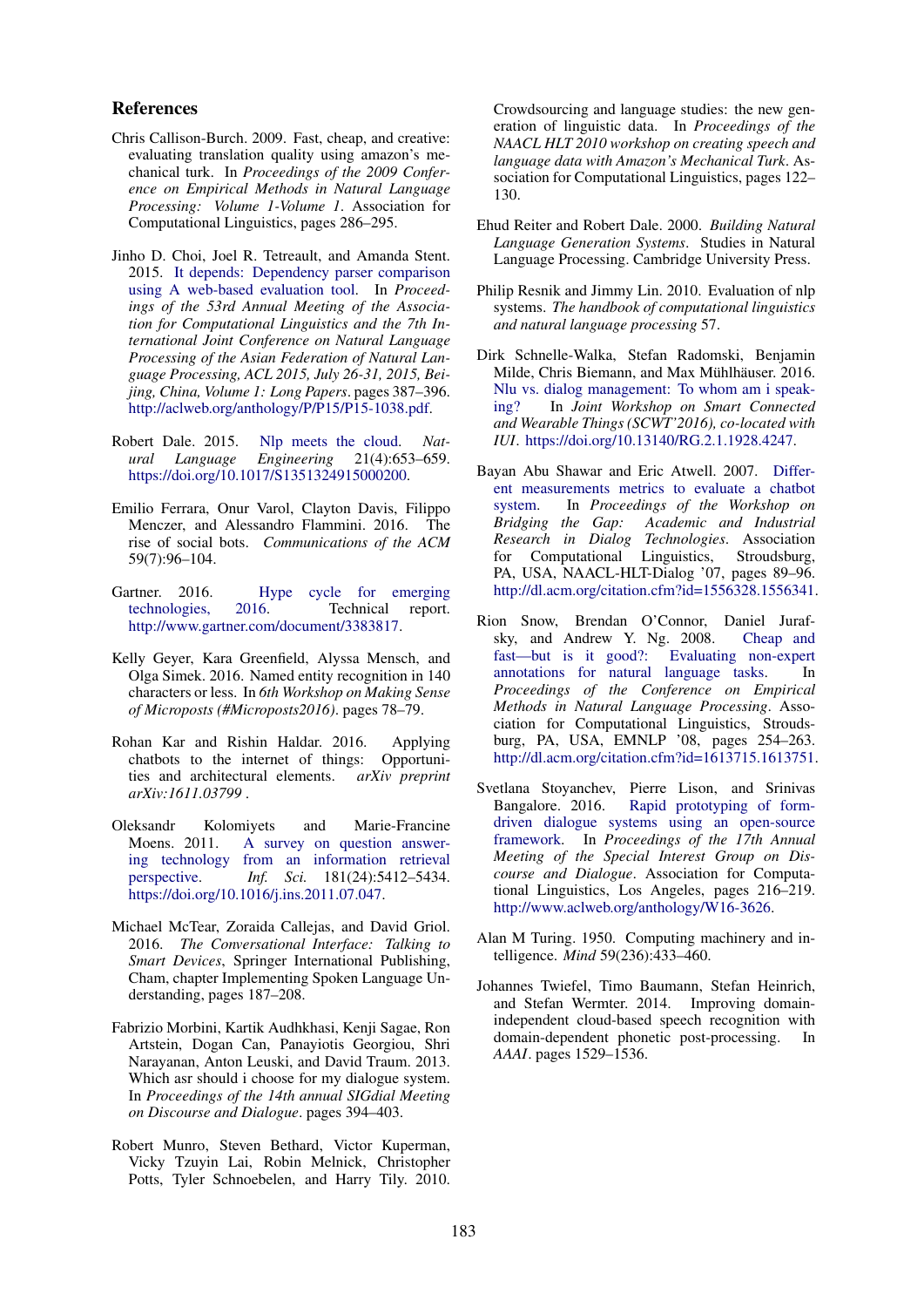# A Supplemental Material

# A.1 Examples Chatbot Corpus

```
{
  "text": "what is the cheapest
    → connection between
     \leftrightarrow quiddestraße and
     \hookrightarrow hauptbahnhof?",
  "intent": "FindConnection",
  "entities": [
    {
      "entity": "Criterion",
      "start": 3,
      "stop": 3
    },
    {
      "entity": "StationStart",
      "start": 6,
      "stop": 6
    },
    {
      "entity": "StationDest",
      "start": 8,
      "stop": 8
    }
  ]
},
{
  "text": "when is the next u6
    \hookrightarrow leaving from garching?",
  "intent": "DepartureTime",
  "entities": [
    {
      "entity": "Line",
      "start": 4,
      "stop": 4
    },
    {
      "entity": "StationStart",
      "start": 7,
      "stop": 7
    }
  ]
}
```
# A.2 Examples StackExchange Corpus

## A.2.1 Web Applications Dataset

```
{
  "text": "How can I delete my
     \hookrightarrow Twitter account?",
```

```
"url": "http://
     ,→ webapps.stackexchange.com
     ,→ /questions/57/how-can-i-
     → delete-my-twitter-account
     \hookrightarrow ^{\mathsf{H}},
  "author": "Jared Harley",
  "answer": {
    "text": "[...]",
    "author": "Ken Pespisa"
  },
  "intent": "Delete Account",
  "entities": [
   \left\{ \right."text": "Twitter",
      "stop": 5,
      "start": 5,
      "entity": "WebService"
    }
  ]
},
{
  "text": "Is it possible to
    ,→ export my data from
     \hookrightarrow Trello to back it up?",
  "url": "http://
     ,→ webapps.stackexchange.com
     ,→ /questions/18975/is-it-
     ,→ possible-to-export-my-
     ,→ data-from-trello-to-back-
     \leftrightarrow it-up",
  "author": "Clare Macrae",
  "answer": {
    "text": "[...]",
    "author": "Daniel LeCheminant
       ,→ "
  },
  "intent": "Export Data",
  "entities": [
    {
      "text": "Trello",
      "stop": 8,
      "start": 8,
      "entity": "WebService"
    }
  ]
```

```
A.2.2 Ask Ubuntu Dataset
```

```
{
  "text": "How do I install the
    \leftrightarrow HP F4280 printer?",
  "url": "http://askubuntu.com/
```
}